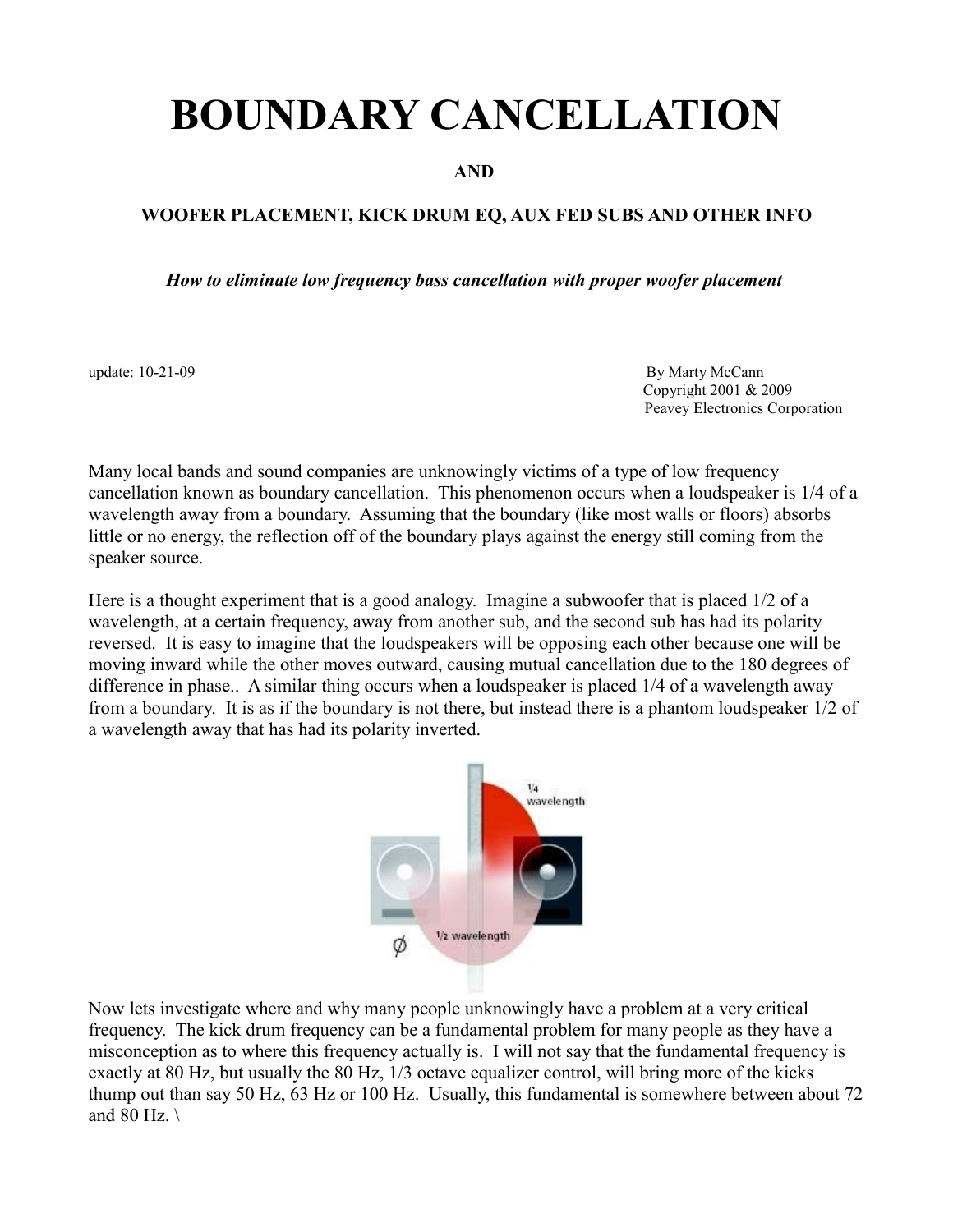#### **Page Two**

It is not always easy to get a great sound from a kick drum; however, most people are looking to reinforce or reproduce the characteristic kick drum sound established in an LA studio by New York drummer, Steve Gadd. You can hear similar kick drum tunings in most genres of music today, and the reason is very simple. It fits, and it does not step on the vocalist or rhythm instruments. The sound consists of the fundamental frequency and the harmonic that is one octave above, but subsequent harmonics above are suppressed. This is what the proper use of the pillow in the kick drum results in. (If you would recall the early sound of John Bonham´s kick drum sound in Led Zeppelin. It rang quite a bit, and just wasn't tight by today's standards). Later Led Zeppling recordings captured a tighter sounding kick drum.

Many people are hung up on using a certain particular microphone models as the only way to get "**The**" proper Kick drum sound. Yes there are some models that are preferred for the Bass Drum, but it all starts with the tuning. If the drum is tuned properly then a great microphone can accurately reproduce that tuning. But if the Kick drum has the tone of someone slamming a screen door on your back porch, then that is what that "great Mic" will reproduce. In the early seventies, drummers began putting a blanket or pillow in the kick drum and pushed it up against the rear head in order to attenuate some of the overtones of the drum that would ring out or sustain much longer than the fundamental. There are drummers to this day (usually of the Jazz genre) that will not use any blanket or pillow in their bass drum. But these drummers usually play very quietly with little or no reinforcement.

When ever you put **any** directional microphone close to a sound source, you will introduce some coloration that is caused by the proximity effect of the microphone. The proximity effect is an increase in the bass or low frequency response that occurs when a directional microphone is close to the source of the sound. The closer the source is to the microphone, then the more the low bass frequency response will be apparent.



It is not the lowest of boosted frequencies that are a problem, but the accentuation of the higher lowmid frequencies is what can add to the the sustained ringing of the kick drum overtones in a reinforcement situation. This area from about 200 to 400 Hz is also a problem for vocals and can contribute to a certain "honkyness", more so with some microphones than others.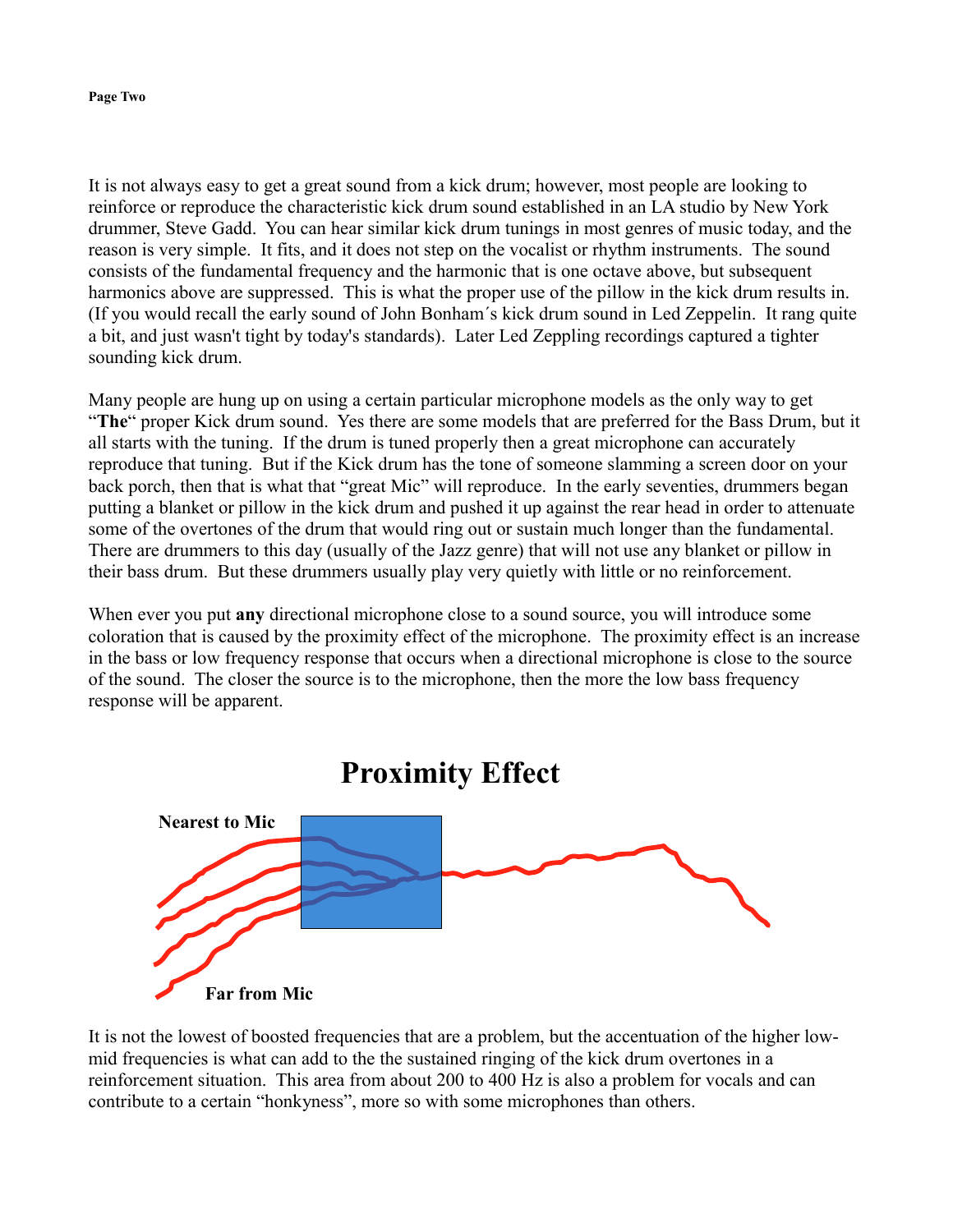#### **Page three**

We used to have a product called the Electric Pillow, which was a kick drum conditioning filter, that employed a special filter attenuating the region where most of the ring came from. This filter can be simulated via an 1/3 octave graphic equalizer that is employed and connected via the insert feature on **just** the kick drum channel. If you would like to dry up and tighten a kick drum in a mix, insert an equalizer into the kick channel, roll it off below 40 Hz; boost it +4 to +6 dB at 80 Hz; and leave 100, 125, and 160 Hz flat (0 dB). Set 200 Hz to -3 dB, 250 Hz to -6 dB. Cut 315 Hz through 500 Hz completely (-15 dB). Set 800 Hz to -6 dB, and leave 1 kHz through 5 kHz flat. Then cut 6.3 kHz to -4 dB, 8 kHz to -8 dB, and cut 10 kHz, 12.5 kHz and 16 kHz all the way (-15 dB). This equalization curve can help when wanting more punch out of your kick drum in a mix, but other problems may arise when you choose where to place the loudspeaker.

Here is an example of conditions where the kick drum can be diminished due to boundary cancellation. Lets assume that a typical stage is 3 1/2 ft. high (42 in. or 1.07 m), and the subs are placed on the corners of the stage. If we divide the speed of sound by a given frequency, we get the wavelength or physical size of that wave form in air. In most warm rooms, the speed of sound is 1130 ft. per second  $(344.5 \text{ m})$ .  $1130 / 80 = 14.125 \text{ ft}$ .  $(4.3 \text{ m})$ . One-fourth of this dimension is 3.53 ft or 42.4 in.  $(1.08 \text{ m})$ 

Guess what? This height of the stage (42 inches above the floor), is canceling half the energy of the fundamental kick drum frequency. This is very common occurance, yet unrecognized by most. If you move the sub closer to the floor or boundary, you raise the frequency of cancellation. And of course if you move it further away from the boundary, you lower the frequency of cancellation. No one is really the wiser if the note of cancellation is in some key in the bass players domain because he doesn't play the same note over and over. However, in the case of the kick drum, you decide.

### **A Worst Case Scenario of Boundary Cancellation**

In the early 70s, in a club in McKeesport, Pennsylvania, I was mixing for a band that played this room for the first time. The stage was 3 1/2 feet from the corner, and it was also about 3 1/2 feet above the floor, and yep, only about 3 1/2 feet deep. We lost a woofer on the left-hand side, halfway through the first set. Trying to compensate on the EQ, I only succeeded in trashing the woofer on the right side before the set was finished.

We decided to put two woofers together in the center of the dance floor and plug them in. Back then I had heard about center floor coupled woofers before but never tried them myself.

When the band began the next set, I had an incredible mount of kick drum with the current EQ setting. In fact, I had to turn it DOWN and change the EQ. Below is the math.

Boundary cancellation was occurring in five places, so here are the losses:

Left Woofer -3 dB off of floor -3 dB off of side wall -3 dB off of rear wall Right Woofer -3 dB off of floor -3 dB off of rear wall Total loss due to boundary cancellation = **-15 dB**.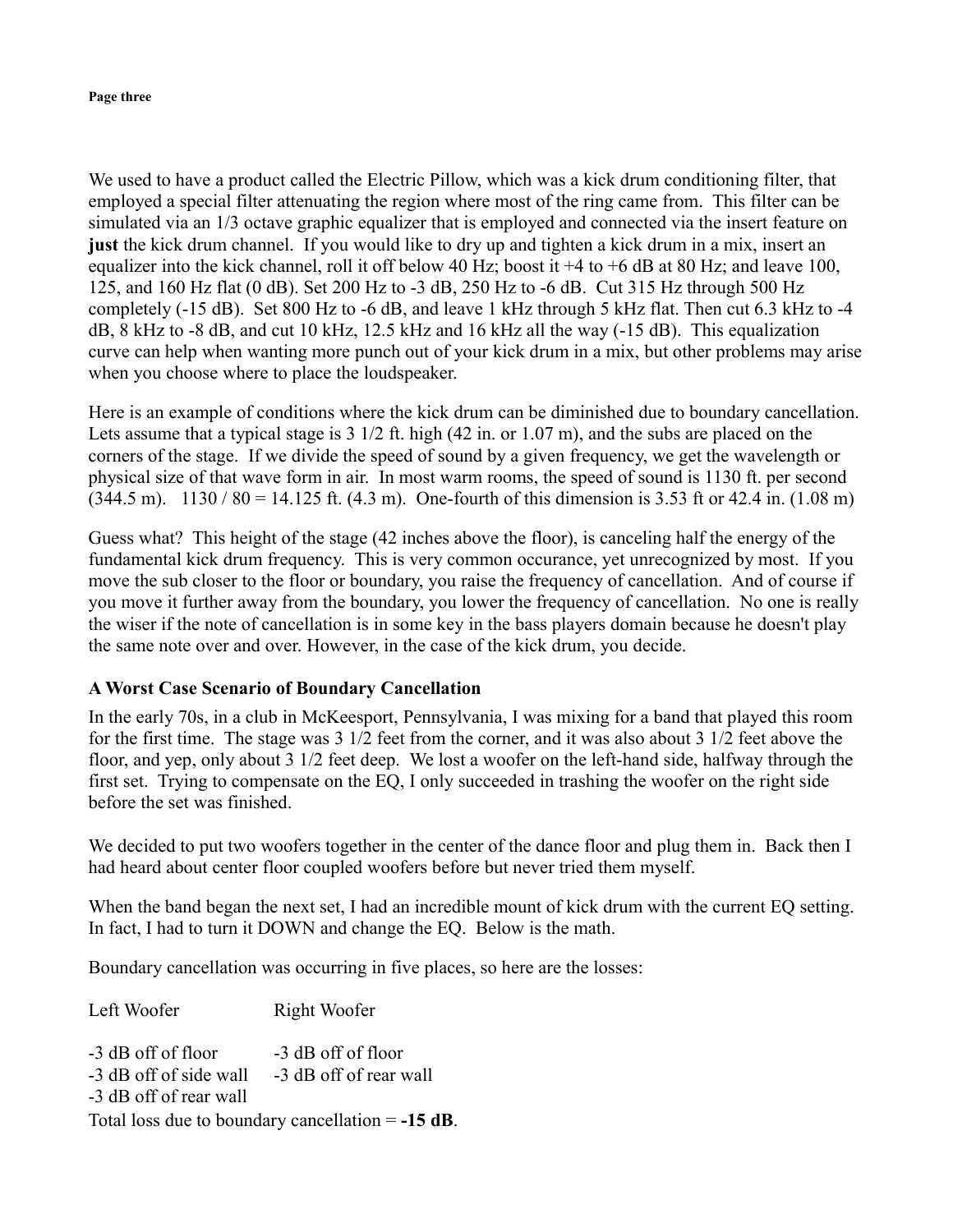#### **Page four**

By placing the two subs on the floor, we gain  $+3$  dB. Because they were placed together and mutually coupled, and were thus coincident, we gain an additional +6 dB of performance for a total of +9 dB. The difference between  $-15$  dB and  $+9$  dB is a 24 dB margin. Now you can see why the kick drum was so pronounced when we made the change.

For some reason, this woofer placement became a default arrangement by most bands that played this room. No one knew why it worked so well at the time, but the thump on the dance floor was incredible when we did it this way. (Alas though, one night the club mysteriously caught fire in several places at once and burned to the ground).

Several years later when I attended a Don Davis Syn-Aud-Com seminar, Don explained the math involved with boundary cancellation. Many common stages unfortunately present this case of boundary cancellation at the kick drum frequency. Should the woofers therefore go on the ground? It depends on the crossover frequency. If crossed over low enough (<125 Hz) the woofers can be centered on the floor or ground in front of the stage.

In a permanent installation, the sub can be placed under the stage, however, when placed under the stage, care should be taken to insure that any gap is sealed. Some stages can benefit from a back box that further isolates the woofer from coupling with the cavity underneath the stage. It is also a good idea to put absorption material on the top, sides and back of the enclosure. All of this is necessary to prevent the subwoofer from driving the stage itself. If this is not addressed, the cavity under the stage becomes a massive Helmholtz resonator (a type of acoustical resonator with an enclosed volume of air connected to the acoustical environment by a much smaller opening). With front-loaded, direct radiating woofers, the loudspeakers can be serviced or replaced without removing the enclosure from under the stage.

Many three-way systems that are crossed over between 200 and 300 Hz will have a problem with an octave or more of information being muddied due to some blockage by the audience if the subs are placed on the floor. The best crossover frequency for a separated woofer is below 125 Hz. The audience can NOT really block the low frequencies below 125 Hz. The wavelengths are simply too large.

## **Aux Fed Mix**

Today you will often find center placed subwoofer systems that are fed from their own special or separate mix from one of the FOH consoles auxiliary mixing buses. This technique is usually referred to a an "Aux Fed Mix." Aux fed mixes make sense, as this gives the system operator the ability to control the low end of the performance in a manner that will allow for all of the low frequency emphasis necessary to make the show as dynamic as possible, without necessarily detracting from other aspects. What do I mean by this? Well, some sound people in their quest for the ultimate "Arena" Kick drum sound, will put so much bass lift in the EQ to the left and right FOH loudspeaker systems, that they seem to be unaware of how it affects other instruments and voices particularly. I submit that when there is so much bass boost (lift) in the EQ of the system, that when a 110 lb. Female singer then sounds like Godzilla running through the alley, that their "Bass Lift" is over the top.